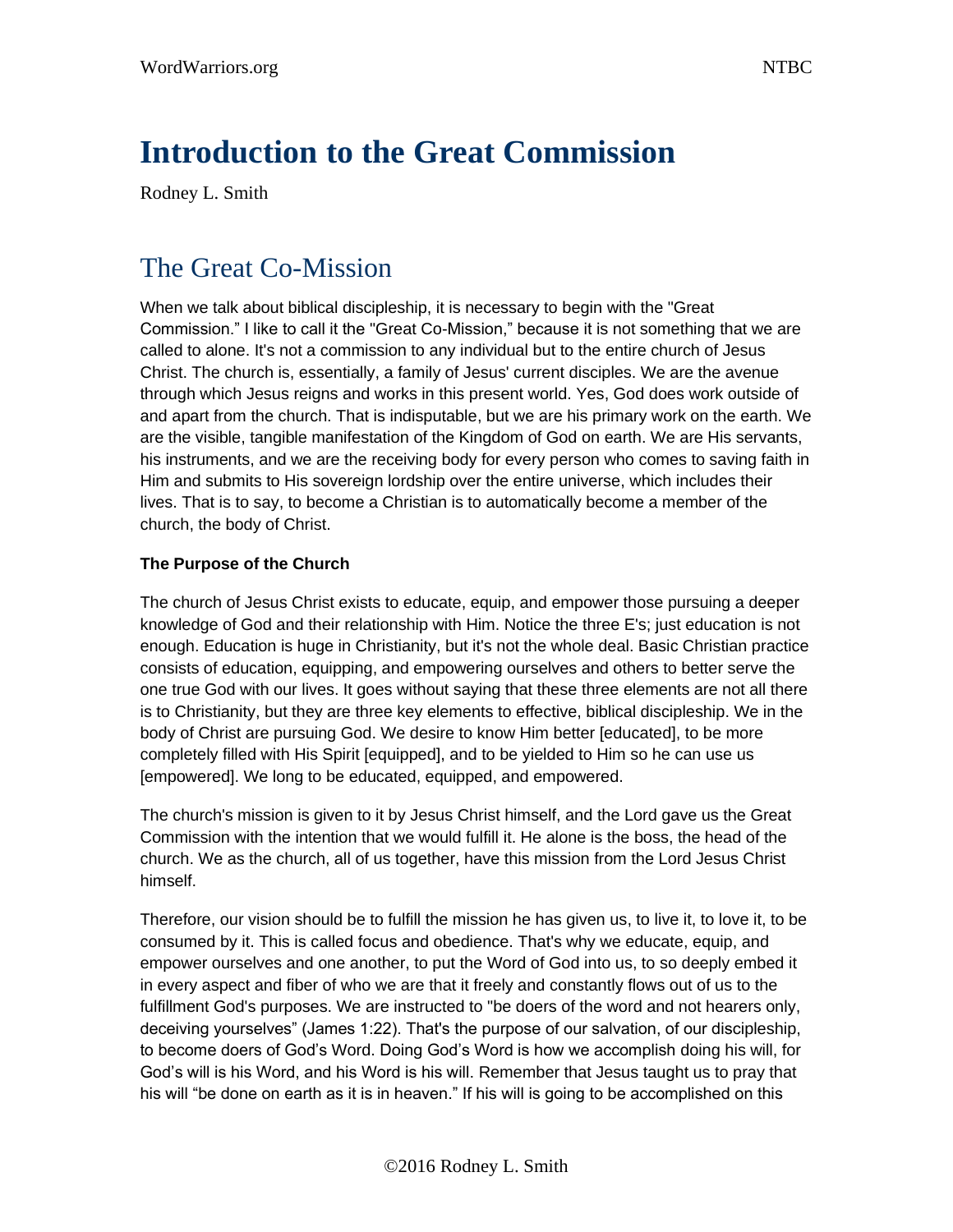earth just as perfectly as it is in heaven, it is going to be accomplished through us, his people, for we are the agents of his will in this present time. At least, that is what we are called to be.

To accomplish this we have to be introspective. As Christians, we have to examine ourselves to make sure that we are truly in the true Faith (2 Corinthians 13:5-6; 2 Peter 1:10), which was "once for all delivered to the saints" (Jude 1:3). As churches also, we have to examine ourselves, as members and as leaders, to make sure that we are not only true churches, that is that we are made up of truly born-again believers in Jesus, but that we are also real churches, that is engaging in true, biblical discipleship for the growth and maturity of the entire body and each member individually for maximum effectiveness as God's army of salvation. 1 Peter 4:7 says, "For the time has come for judgment to begin in the house of God." The Bible says that God has appointed a day in which he will judge the living and the dead through Christ Jesus (Acts 17:). So, the great and final judgment of God has already begun. It begins now with us as we examine and judge ourselves so that we will not be judged under His fearsome and mighty hand on the last day. "For if we judge ourselves, we will not be judged" (1 Corinthians 11:31).

### **The Responsibility of the Church: the Church's Job**

The Great Commission is centered on the gospel, God's plan of salvation for humankind. It shows us how to share our faith and how to make disciples. It provides us a checklist so we can become doers of the word. Discipleship is what the church does. It's our job. As the church, it's what we do. What is the church? Is it the building? No, it is who we are. We're the church. We could be only two or three, but that is still the church. Our buildings could all disappear. We could meet cramped up in some tiny apartment or at a park somewhere. The place doesn't matter. We are the church! We have to keep this in mind as we are talking about the Church's mission. When we talk about the church, we are talking about us--Jesus's disciples, the people of God. We are, "living stones," and we are "being built up [as] a spiritual house, a holy priesthood" (1 Peter 2:4-5). This is the biblical picture God paints of what his church truly is. It is not built with brick and mortar, or with lumbar, concrete, or any other material, but with these living stones, that is, with you and me and every other disciple of Jesus Christ.

As the church, we need to be responsible for the mission God has given to us. We have to stop putting on services and start doing service. That is, we cannot live out a showy existence as the church by putting on a weekly or semi-weekly program for "attendees." We must be doers of the Word. That means living out the Word of God in every aspect of our ecclesiastical practice. We are commanded by Christ to love one another as He loved us, to live for one another, to give our lives for one another, to serve one another, and to bear one another's burdens. Discipleship is what we do. We cannot come to church on Sunday simply because we have to put on the service in order that people will come, hoping that they will be privately and individually blessed so that, hopefully, the Lord will bless us too (or more!) for facilitating their blessing. We are the church; we are already blessed! We have Jesus Christ. We are His house, His body, His temple, His family, and that is the greatest blessing we could ever hope for. So as the church we need to stop chasing blessings and start enjoying and sharing the blessing that we already have--Jesus Christ Himself.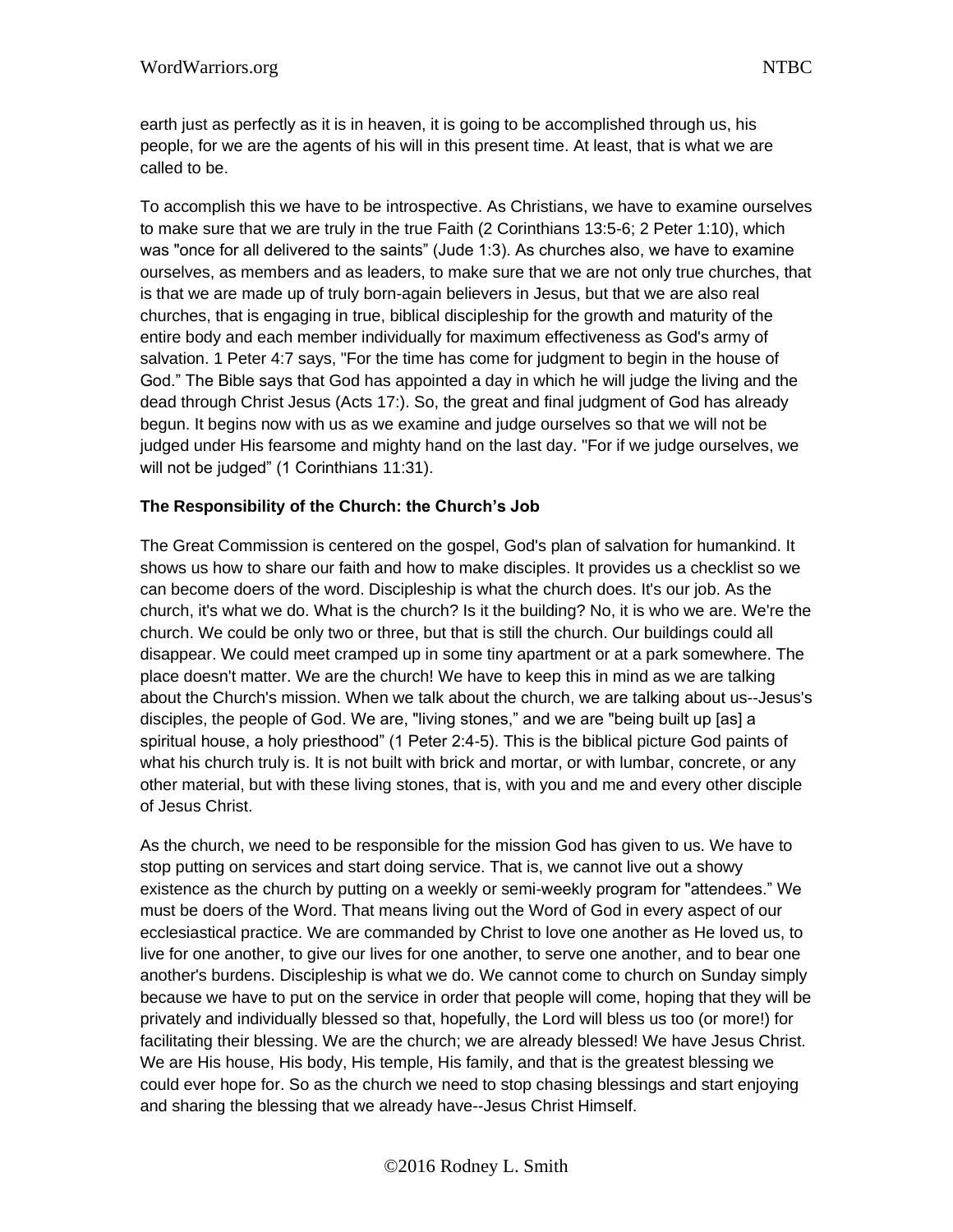This does involve leadership which is to guide us and to direct the process. God certainly uses people that have been around longer, who know how to implement true, biblical discipleship. But it also takes every member of the body of Christ to lay down their lives for one another and live to fulfill God's purposes for us both as individuals and, especially, as His church. We have to embrace our responsibility and step up, saying, "I want to do God's will. Let's do this together."

The job of our apostolic churches is to equip those who are chosen, who are here coming to church because they want God so that he can change their lives by his love and thereby become more and more like him, so they can be perfected, mature, grow up in all things in him. The job of our pastors and ministry leaders is to make sure that they can grow and be perfected for the work of ministry, and then to equip them for their own unique ministerial calling. This is all from Ephesians chapter four. Apologetics plays a large part in discipleship, especially when it comes to evangelism. Simply put, apologetics is defending the faith. Apologetics is not just about debating evolution or whether or not God exists, but it is about conquering false ideas, it is about "casting down speculations and everything that exalts itself against the knowledge of God" (2 Corinthians 10:3-6). Apologetics is evangelism! Apologetics should always have the intention of saving souls. When you're giving people reasons the Bible is true, when you're giving people reasons that God exists or that the resurrection of Jesus is historically credible and believable, you're giving people reasons to believe in Jesus of Nazareth. You are presenting reasons to "believe that" so that the person can begin to "believe in" the gospel of Jesus Christ.

Our heart, as the church, should be that they come to faith in Christ Jesus, so they will cross the line from being outside of God's household of faith, God's family, to being inside, adopted by the Creator and Sustainer of the universe as His special sons and daughters. Our overwhelming desire and motivation for unsaved, non-Christian people needs to be that they come to faith in Jesus, get baptized in His name, and that it doesn't stop there, but we need to see to it that they are discipled as well so that they can grow and become like Jesus, getting to know him more and more intimately and becoming a powerful instrument in His hand for continued ministry in the world before the final consummation of this present age.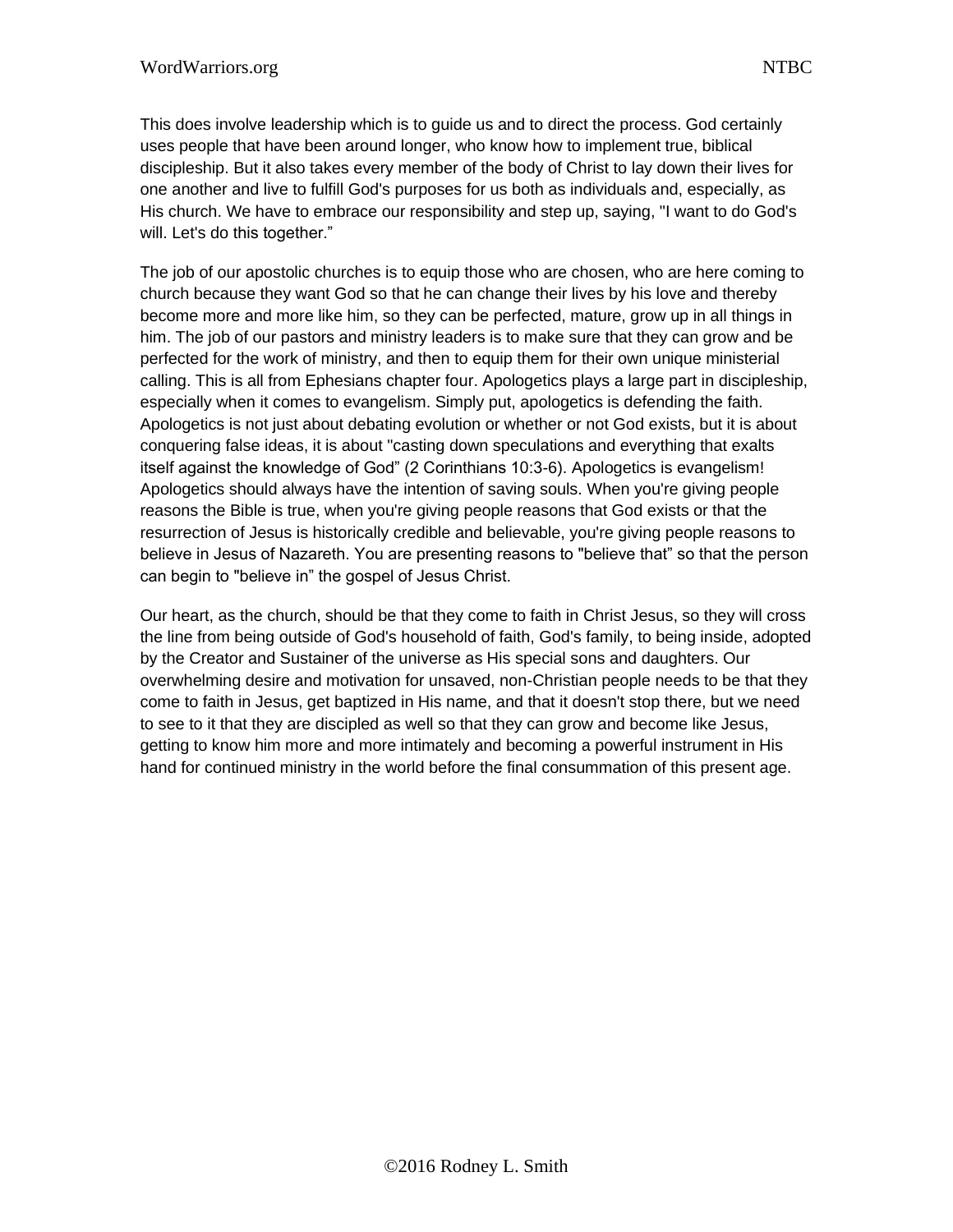### Knowing the Mission

In Matthew 28:19, "Jesus said, "Go and make disciples of all nations." What does this mean? First off, it's worth pointing out that it does not say, "Go and make converts to a new religion," or merely "Go and make new converts to me by baptizing them." It says much more than that. Jesus says, "Go and make disciples." How do we do that? Well, Jesus gives a methodology of how to make disciples. He says first baptize them, second, teach them everything that I have commanded you. Teach them what? Everything! Well, that about covers it. This means everything that he commanded the disciples, everything we have in the New Testament, everything in the Gospels and Acts, in the epistles written to the church, also including teachings from the Old Testament. Everything.

### **The Four Accounts of the Great Commission**

Many people recognize three accounts, sometimes only two, of the great commission. Some only Matthew 28:19. But the Great Commission is contained in Matthew, Mark, Luke and John, and it's repeated in Acts 1:7-8. So that five! In the Great Commission handout, I have these four accounts of the Great Commission in the gospels compared to John 3:5 and Acts 2:38 to illustrate the bigger picture of God's biblical plan of salvation. Take some time to look over that, and I hope it's helpful.

So, what exactly does Jesus mean by, "Go and make disciples"? What does He mean by "baptizing them?" What does He mean by "teaching them to observe all things I have commanded?" We have the Book of Acts as an example of how to fulfill the Great Commission. The Lord did not merely leave us with this command at the end of the gospels. He gave us an example, so that we could see how is was fulfilled by the early church. We have a guide. The first part of the great commission talks about being sent. The word "apostle" means someone who is sent. We are all sent by God. If we are in Christ, we have a mission, and like I said it's a mission together, not just separately. We all have a common mission. The whole church is sent by God to fulfill the Great Commission.

Matthew records Jesus saying, "Go and make disciples of all nations." Mark, "Go into all the world and preach the gospel to every creature." Sounds similar, right? Some people stop there, but no. Luke has also an account of the Great Commission, although it's a little bit more detailed. Luke is a renowned for being a detailed historian. What Luke records is Jesus quoting what the gospel is. He says, "Thus it is written, and thus it was necessary for Christ to suffer and rise from the dead the third day." Instead of saying "go preach the gospel," he's saying, "this is the gospel," and He quotes it. Finally, in John Jesus says, "As the Father has sent me, I now send you." Of course, this part of the Great Commission is fulfilled in the first part of Acts 2:38 which we often don't quote. "And Peter said to them." Peter was sent by the Lord himself to deliver the soul-saving information found in the rest of Acts 2:38.

After Peter had preached the gospel to them on the Day of Pentecost, his audience cried out, "Men and brothers, what shall we do?" (Acts 2:37). He brought them to that point. He got them to the point where they wanted to know how to respond to the good news about Jesus. He got them to realize their guilt and need forgiveness, their need for a Savior, for their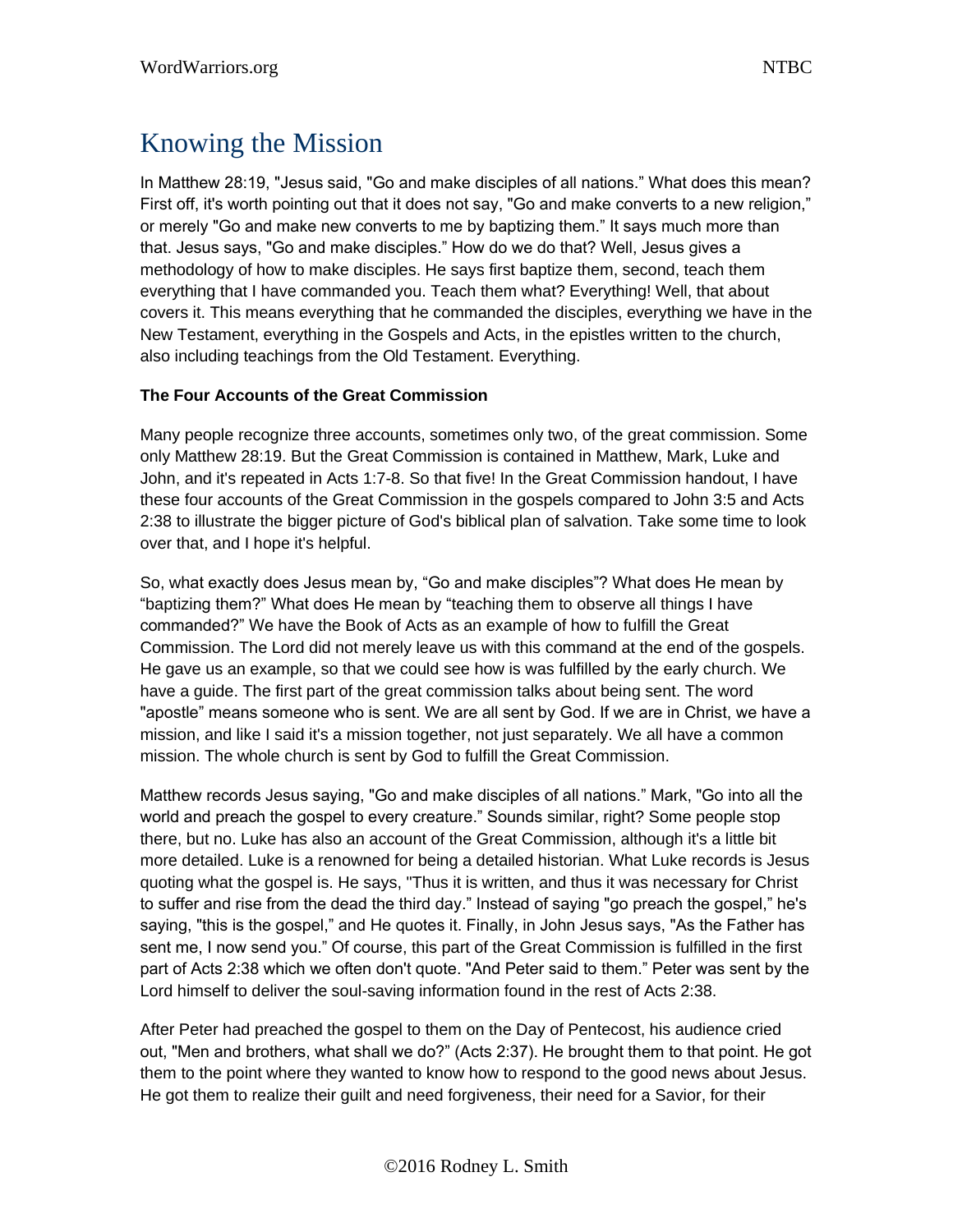Messiah. And notice that Peter answers them, promptly and straightforwardly. He had the answer they seek. Jesus had given it to him in the Great Commission. It didn't come from Peter, but it came from God. It came from what Jesus said in the Gospels, and it also said from the Holy Spirit, the Spirit of Jesus who had just come and indwelt him.

One to the second part of the Great Commission. Matthew says, "baptizing them in the name." The name is common in the Great Commissions accounts in the Synoptic (or similar) gospels Matthew, Mark, and Luke. There is a mention of Jesus' name in all three, although only in Matthew and Luke is it linked with baptism. Here in Matthew, it says, "the name of the Father, Son, Holy Spirit." We know that this is the name of Jesus Christ, because Jesus Christ is the Father, the Son, and the Holy Spirit. In Mark Jesus says, "he who believes and is baptized will be saved", and then later He mentions, "he who believes in my name."

Remember that Jesus quoted the content of the gospel in Luke. He said, "The Christ had to suffer and rise from the dead the third day." He was speaking of himself, but he was saying "the Christ," speaking of himself in the third person. Here in Luke, he sticks with the third person and says that "repentance and remission of sins should be preached in His name to all nations." There is the name again. That repentance and remission of sins should be preached in His name. Notice the "to all nations" which is similar to Matthew 28:19, and since we know Acts 2:38, as well as the overall teaching of Scripture and the biblical purpose of baptism, we know that baptism in the name of Jesus is for the remissions of sins. So we have the parallel here with Acts 2:38. Luke 24:47 says that "repentance and remission of sins should be preached" in Jesus' name "to all nations beginning at Jerusalem." This is the message that is to be preached to all nations—remission of sins in Jesus' name.

Now we know that Jesus didn't just say, "Go and make disciples of all nations, baptize them in the name of the Father, Son and Holy Spirit, and teach them all that I have commanded you, and I am with you always to the end of the age." Jesus didn't just talk for only two or three seconds and that was it. He was teaching His disciples, and each one wrote down different aspects, Jesus' basic teaching in different words, the words that each of them recalled as the Holy Spirit brought everything Jesus said back to their remembrance. It's like a sermon your pastor preaches on Sunday or a lesson your professor teaches in class. Every listener receives it in a somewhat different way, but the message conveyed is the same message.

John's presentation of the Great Commission is a bit more poetic. Jesus begins by saying, "As the Father has sent me, I now send you." Then he says, "If you forgive the sins of any they are forgiven." What does this mean? Jesus is telling his disciples to go and forgive sins. If we know that baptism is for the remission of sins, we know what this is talking about. There is confusion in other churches, specifically in the Catholic Church. They think that means you must go and confess your sins to a priest in order to be forgiven. This is their proof text for that doctrine right here. However, when this passage is read and understood in its proper context, Jesus is giving a Great Commission to go and preach the forgiveness of sins to all nations. That's what he sent His disciples to do. In this passage, Jesus is not commissioning His disciples to hear confessions and absolve future disciples of their sins. No, the Lord is commanding them to baptize new disciples for the remission of sins. That is why He continues by saying, "And if you retain the sins of any, they are retained." It is not that the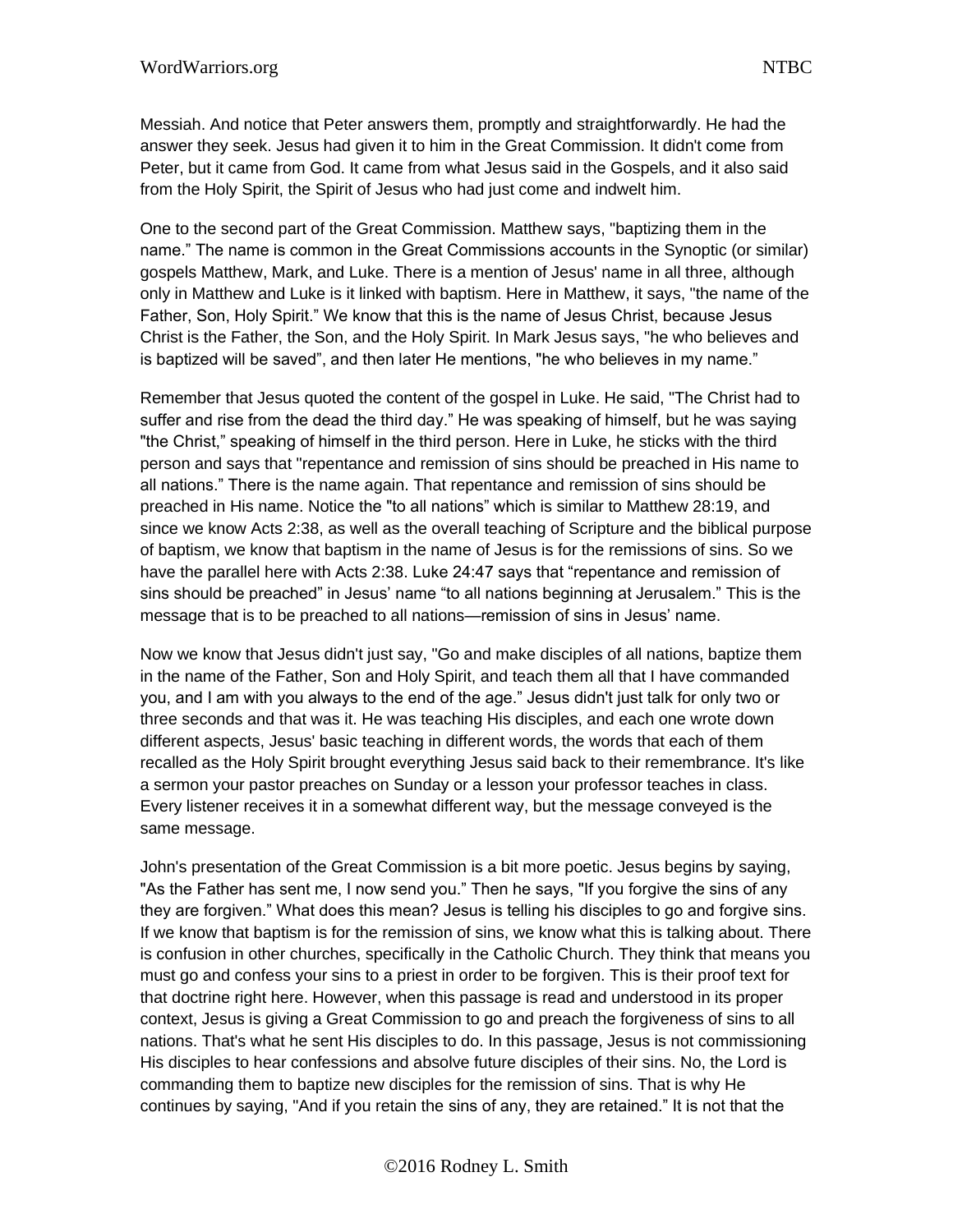apostles had a choice that, when someone came and confessed their sins to them, they could choose to forgive or not forgive them. Rather, what Jesus is saying here is that those who the apostles baptize receive the forgiveness of sins, and those they do not baptize do not receive forgiveness. As I said earlier, Christians are divinely authorized distributors of eternal life. We are authorized by Jesus Christ, and having the approval stamp of the Holy Spirit, we are authorized to share it. John 20:21-23, as well as the other accounts of the Great Commission, is the record of Jesus' authorization.

We have eternal life ourselves, but we're authorized to give that to other people. We are all authorized distributors of the eternal life which only God gives. Jesus has given us eternal life, and we can give it to others. That is, He uses us to give it to others. The first time this happened is when Peter said, "Repent and be baptized in name of Jesus Christ for the remission of sins, and you shall receive the gift of the Holy Spirit." "And that day about three thousand souls were added to them [the disciples]" (Acts 2:41). Thus, the church was born. We are still the same church today. So, we should still be carrying on the same practices and mission as the church at its founding.

### **The Power of the Great Commission**

The last thing Jesus says to Matthew is "I am with you always, even to the end of the age." Jesus promise to his disciples is, "I am with you." The Holy Spirit is the indwelling presence of Jesus Christ Himself. Speaking of the Spirit's coming, Jesus said, "I will not leave you orphans. I will come to you (John 14:14). Paul described this indwelling Holy Spirit as, "Christ in you, the hope of glory," (Colossians 1:27).

Now here is how Jesus' spiritual presence with us and in us is described in Mark. "These signs shall follow them that believe in my name," followed by a list of powerful signs of the Spirit of Jesus Christ working through us: "They will cast out demons. They will speak in new tongues. They will take up serpents. If they drink any deadly thing, it will by no means hurt them. They will lay hands on the sick and they will recover." These miraculous signs are to follow believers, and this is parallel to Matthew's quote in which Jesus says, "I am with you always," because when we have Jesus in us and we are yielded to him, letting him work in and through us, he is going to perform many mighty works through us, just as he did when physically present here on earth, and just as he did through Peter, Paul, and the rest of the apostles. Just as in Luke, where Jesus lists the details of the gospel rather than merely saying, "Go and make disciples," or, "Go preach the Gospel," saying instead, "That the Christ had to suffer and die and rise again the third day," in Mark, Jesus lists the actions, or fruits, that take appear in your life if the Holy Spirit is working through you. He didn't tell his disciples, "These things will follow you who believe in my name," but, "those who believe in my name." They will heal the sick. They will speak with new tongues, and they will cast out demons. They will be protected from serpents or deadly poison.

Finally, in Luke, Jesus refers to His spiritual presence in his disciples as, "the promise of My Father," "the Holy Spirit," and "power from on high." John simply recounts, "Jesus breathed on them and said, 'Receive the Holy Spirit.'" What does Acts 2:38 promise? If you "repent and be baptized every one of you in the name of Jesus Christ for the remission of sins... you shall receive the gift of the Holy Spirit."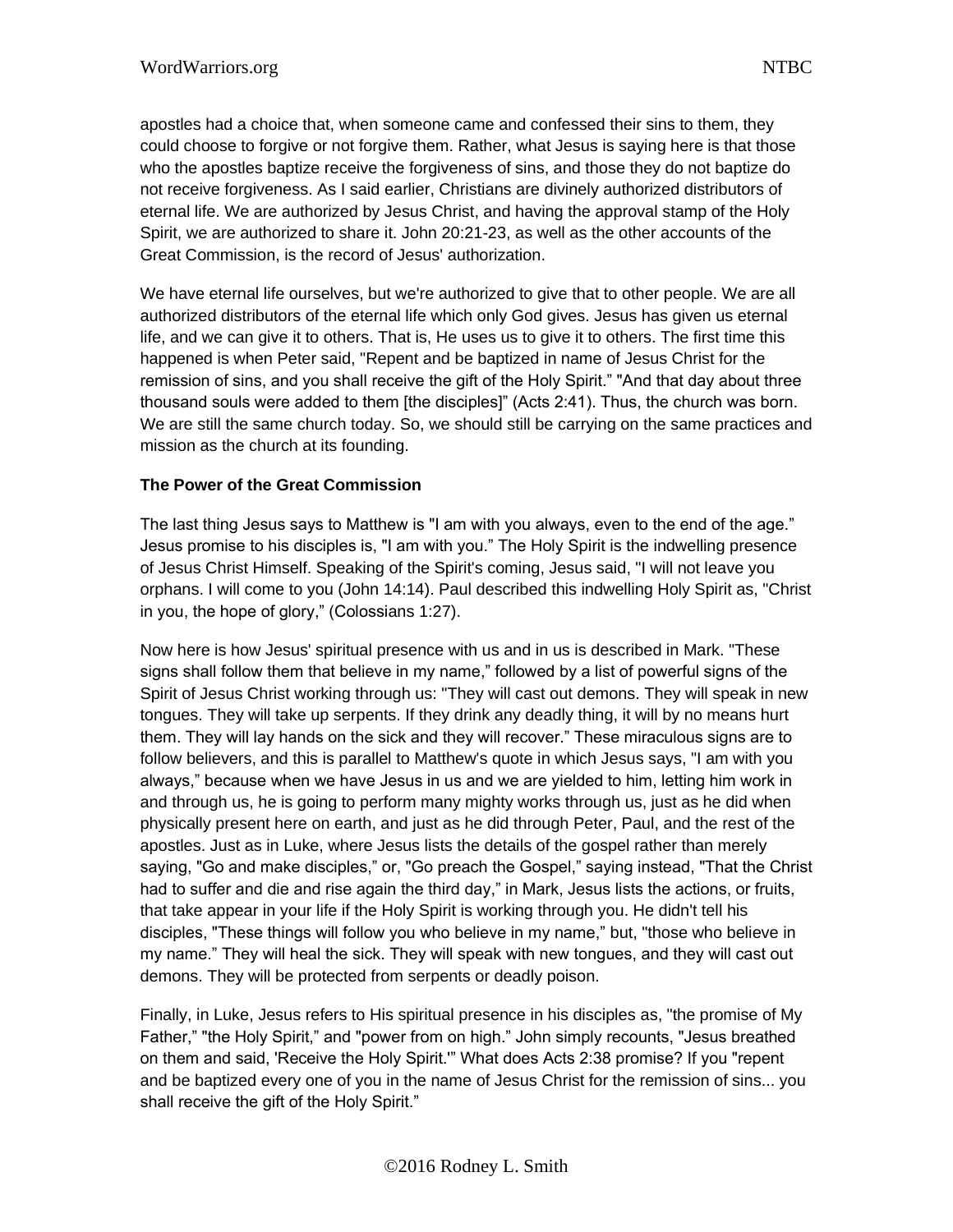## Fulfilling the Mission

The church's mission to "make disciples of all nations" is about more than just making converts. We are to go out into all the world to be Christ's ambassadors so that we as the disciples of Christ can bring other disciples to Christ. And it's vitally important that we have an environment of ongoing, biblical discipleship to bring them into. It's important that we as the church provide a place where newborn disciples can and will be nurtured and grow. God does not save us to be "lone ranger" Christians, but to be brothers and sisters in His spiritual family, to be living bricks that make up His spiritual house. We are called to be the church, not merely individual Christians, but a collective, corporate body of disciples.

After we give them the gospel, and they accept it, we baptize them. After we baptize them, we teach them all things, and these signs shall follow them that believe in Jesus, because if they're really committed to Christ, God is going to do an awesome work in their lives. The emphasis is on community. We have a community to bring them into. Effective evangelism is where it starts. It is where discipleship starts, and that's where we all started as disciples of Jesus. One good indication that we are growing up in the Lord is if we are multiplying. We multiply ourselves by making other disciples. Evangelism is fulfilling the first duty that the Lord Jesus gave to us, His church, in the Great Commission.

There are two parts to this. The first is evangelism, seeking and saving that which was lost. Seeking and saving are two S's. This means always being on the lookout for people who need to be saved and always being ready to give a defense or a presentation of the gospel of Jesus Christ. This means being wary, but also being prepared to follow through. You are in the "seeking and saving" stage up until the person has been baptized in the name of Jesus Christ and received the Holy Spirit. The second part is raising and releasing, two R's.

First seeking and saving, and then raising and releasing. This second stage of evangelism starts at conversion, after a person has been baptized and received the Spirit. This second stage is what is commonly referred to as "discipleship." Raising a Christian, like raising a child, takes time, energy, and intentionality. As the child grows, he learns how to walk, to talk, to eat, and to depend on his parents. As the Christian grows, he learns how to pray and spend time with the Lord, how to read and study God's Word, how to love the brethren, and how to depend more and more on the Spirit of God in this life. Just as the child's growth cannot occur in a healthy way apart from the family unit, even so the Christian cannot achieve adequate spiritual growth apart from the love, care, and fellowship of a healthy, authentic church family. The kind of growth that Christians need is not automatic. It needs to be intentionally cultivated. Raising a Christian is a process that needs to be purposefully planned and practiced in order to effectively achieve desirable results.

This is where releasing comes in. When we bring new disciples into the church, we bring them into a training ground in which they can get equipped with what they need to grow up in Christ, to become more like Him, with the purpose of living a life pleasing to Him, a life just like His.